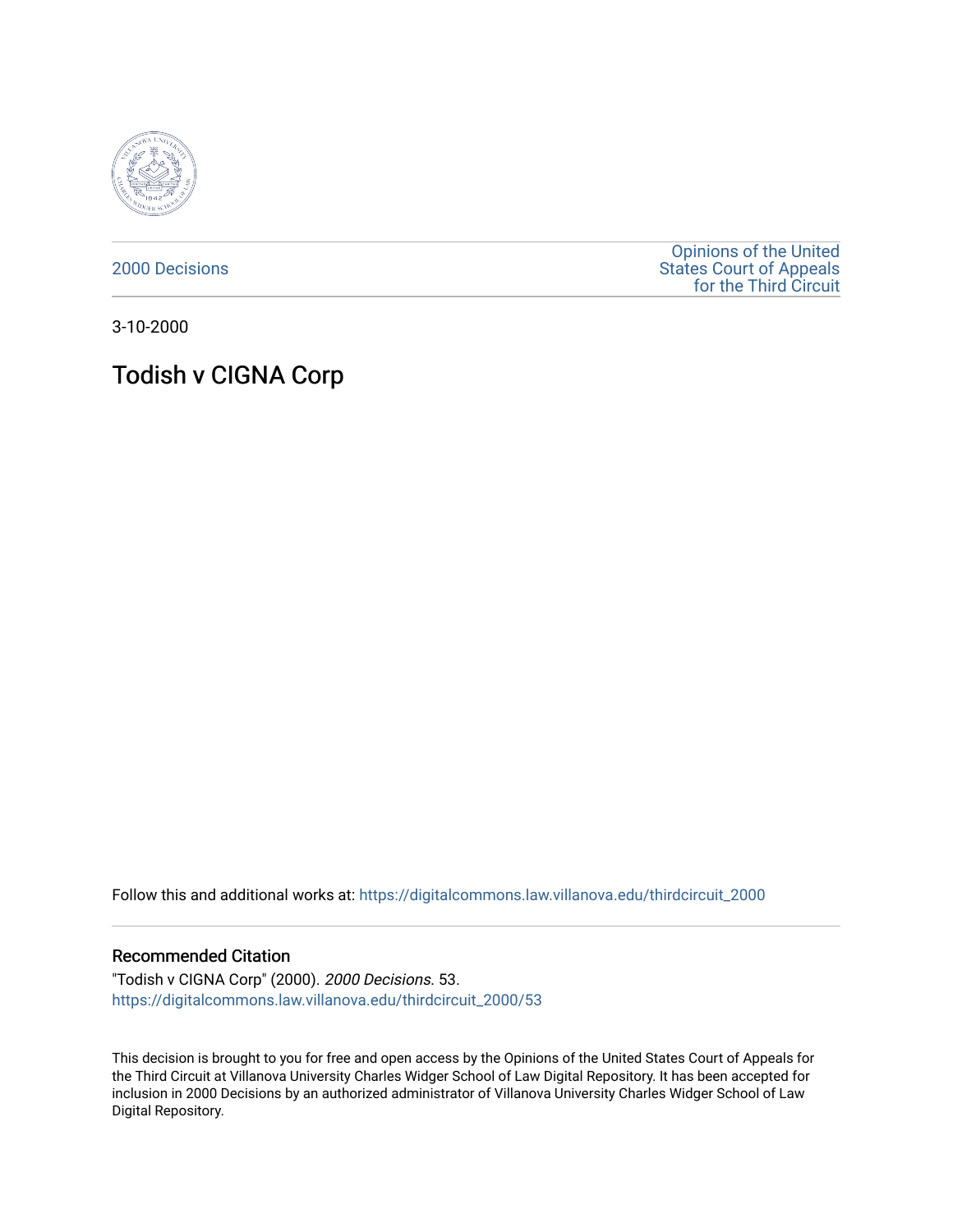Filed March 10, 2000 UNITED STATES COURT OF APPEALS FOR THE THIRD CIRCUIT No. 98-6089 BARBARA A. TODISH Appellant v. CIGNA CORP.; EASTERN AIRLINES, INC. On Appeal from the United States District Court for the District of New Jersey (D.C. No. 96-cv-00373) District Judge: Hon. Joseph A. Greenaway, Jr. Argued: September 8, 1999 Before: SLOVITER and ROTH Circuit Judges, and POGUE, Judge United States Court of International Trade\* (Filed: March 10, 2000)  $\mathcal{L}_\mathcal{L}$  , and the contribution of the contribution of the contribution of the contribution of the contribution of the contribution of the contribution of the contribution of the contribution of the contribution of \* Hon. Donald C. Pogue sitting by designation. Nadine H. Taub (Argued) Rutgers University Environmental Law Clinic Newark, N.J. 07102 Attorney for Appellant John J. Fannan (Argued) Karosen & Grabler Roseland, N.J. 07068 Attorney for Appellee OPINION OF THE COURT

SLOVITER, Circuit Judge.

Plaintiff Barbara A. Todish appeals from the District Court's order granting summary judgment on statute of limitation grounds to defendant CIGNA Corporation 1 in her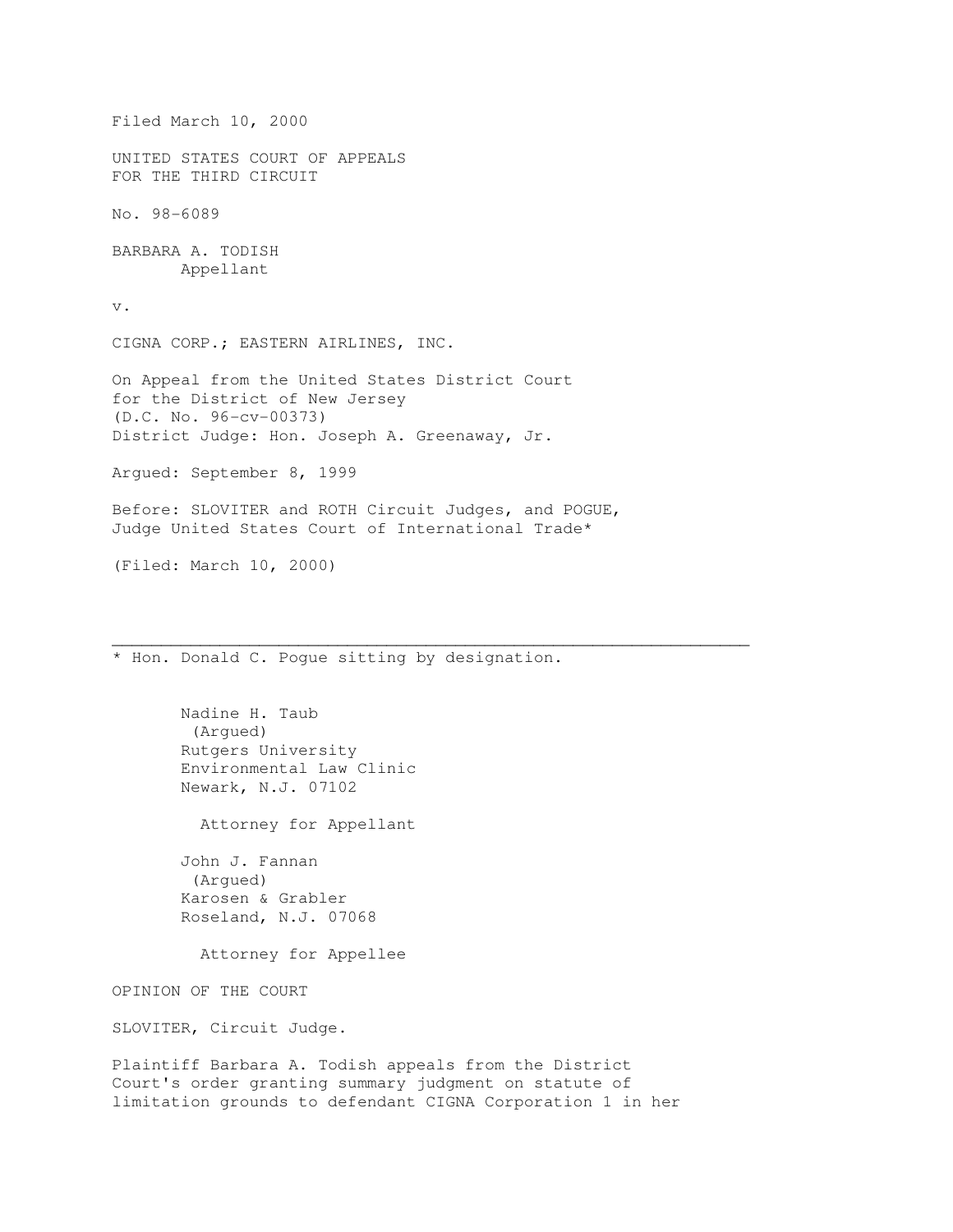suit for long-term disability insurance benefits. Todish's principal argument on appeal is that the District Court erred in granting summary judgment because she presented sufficient facts from which a reasonable fact finder could infer that she was "insane" within the meaning of New Jersey Statute 2A:14-21, which permits tolling of the statute of limitations.

## I.

The underlying facts in this case are largely undisputed. Todish began working as a flight attendant for Eastern Airlines in 1968. In 1978 she enrolled in the long-term disability insurance policy offered by CIGNA through the airline. On April 24, 1981, Todish went on medical leave. She remained on leave for four years, until April 23, 1985,

1. Defendant filed its answer as Connecticut General Life Insurance Company "improperly pleaded as CIGNA," and thereafter referred to itself as CGLIC. Because the District Court's order refers to it as CIGNA, we will do the same.

2

 $\mathcal{L}_\mathcal{L} = \{ \mathcal{L}_\mathcal{L} = \{ \mathcal{L}_\mathcal{L} = \{ \mathcal{L}_\mathcal{L} = \{ \mathcal{L}_\mathcal{L} = \{ \mathcal{L}_\mathcal{L} = \{ \mathcal{L}_\mathcal{L} = \{ \mathcal{L}_\mathcal{L} = \{ \mathcal{L}_\mathcal{L} = \{ \mathcal{L}_\mathcal{L} = \{ \mathcal{L}_\mathcal{L} = \{ \mathcal{L}_\mathcal{L} = \{ \mathcal{L}_\mathcal{L} = \{ \mathcal{L}_\mathcal{L} = \{ \mathcal{L}_\mathcal{$ 

when Eastern Airlines terminated her employment pursuant to the collective bargaining agreement providing for a maximum four-year period of medical leave.

Todish initially received short-term disability benefits for six months. Ultimately, she received long-term disability benefits from CIGNA of two additional sums totaling approximately \$21,800, which covered the remainder of the period of her leave from Eastern Airlines until September 30, 1984. CIGNA included with the final payment a letter, dated October 17, 1984, which stated in relevant part:

> As I indicated in my October 4 letter, if you wish to claim benefits beyond September 1984, then you should understand that it is your responsibility to furnish medical proof to support the fact that you are totally disabled from engaging in any form of gainful employment beyond September 30, 1984.

 Again, I am enclosing a form which explains your rights under the Employee Retirement Income Security Act to request a review of your claim.

Appellant's App. at 57 (emphasis in original). Todish did not furnish medical proof of her disability or contact CIGNA until October 12, 1995, eleven years later, when she wrote to CIGNA requesting a reopening of her claim for long-term disability benefits. By letter dated October 18, 1995, CIGNA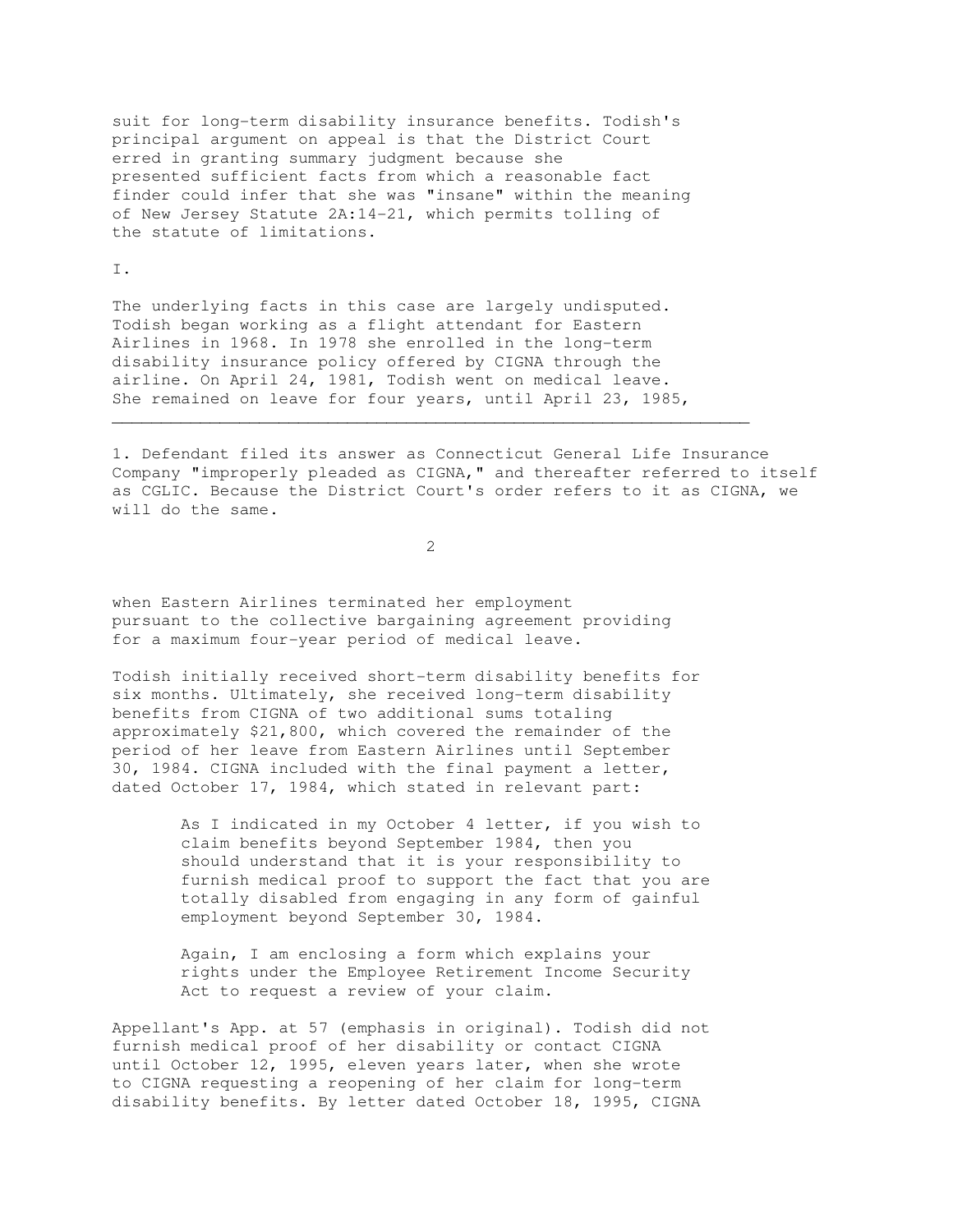informed Todish that it was denying her request because of the extended length of time between its denial of continued benefits in 1984 and her request to reopen in 1995. CIGNA also stated that Todish's file had been destroyed at some point during the eleven-year period.

Todish's original applications for Social Security disability benefits, filed in 1983 and 1985, were rejected. When she was hospitalized in 1990 after an automobile accident, a hospital employee recommended that she reapply for Social Security disability based on the mental trauma associated with the accident. She did, requesting benefits from the date of the accident and alleging that she suffered from bipolar disorder since that date. When her claim was denied, she requested reconsideration of the denial and retained an attorney on a contingency basis for the appeal. In 1993 an administrative law judge determined that Todish had been

3

disabled since the 1990 accident, and she was held entitled to receive Social Security benefits retroactive to that date.

Todish alleges that she was sent a notice from the Social Security Administration that she might also be eligible to receive a disability pension from the pension program maintained by her former employer, which by then was in Chapter 11 proceedings. Todish applied for such a disability pension, and in June 1995 the Appeals Board of the Pension Benefit Guaranty Corporation determined that Todish was entitled to disability pension benefits from the Eastern Airlines plan retroactive to April 23, 1985, the date on which her employment was terminated. Pursuant to that decision, Todish received \$10,943.75 from the Eastern Airlines Inc. Retirement Income Plan for Flight Attendants.

As noted above, CIGNA denied Todish's 1995 request to reopen her claim for long-term disability insurance benefits by letter dated October 18, 1995. Todish commenced this action against CIGNA and Eastern Airlines2 on December 7, 1995, alleging, inter alia, breach of contract and seeking to recover at least \$5,718.16 in long-term disability benefits for the period from the last payment on September 30, 1984 to her termination on April 24, 1985.3 She also alleged that she was entitled to additional payments through October 1995 based on language in the insurance policy. CIGNA moved for summary judgment, asserting that the action was barred by the statute of limitations and the equitable doctrine of laches. The District Court granted the motion on the statute of limitations ground. Todish timely appealed.)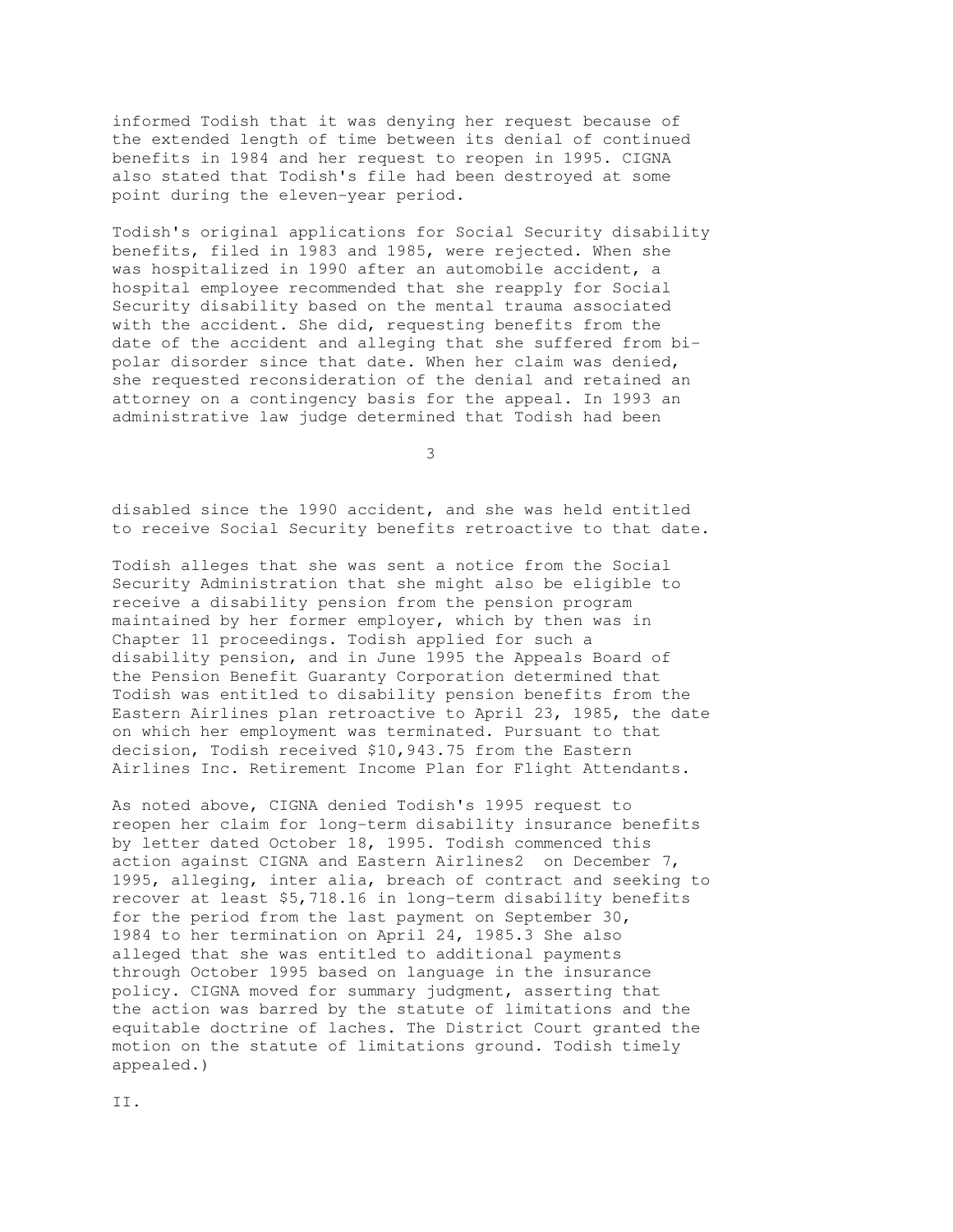We exercise plenary review over the District Court's grant of summary judgment. Armbruster v. Unisys Corp. , 32 F.3d 768, 777 (3d Cir. 1994). Summary judgment should be granted where "there is no genuine issue as to any material

2. On May 29, 1996, the parties signed a stipulation dismissing Eastern Airlines from the suit.

3. Todish included a claim under ERISA in her handwritten complaint, but the case proceeded under a breach of contract theory.

 $\mathcal{L}_\mathcal{L} = \{ \mathcal{L}_\mathcal{L} = \{ \mathcal{L}_\mathcal{L} = \{ \mathcal{L}_\mathcal{L} = \{ \mathcal{L}_\mathcal{L} = \{ \mathcal{L}_\mathcal{L} = \{ \mathcal{L}_\mathcal{L} = \{ \mathcal{L}_\mathcal{L} = \{ \mathcal{L}_\mathcal{L} = \{ \mathcal{L}_\mathcal{L} = \{ \mathcal{L}_\mathcal{L} = \{ \mathcal{L}_\mathcal{L} = \{ \mathcal{L}_\mathcal{L} = \{ \mathcal{L}_\mathcal{L} = \{ \mathcal{L}_\mathcal{$ 

4

fact" and "the moving party is entitled to a judgment as a matter of law." Fed. R. Civ. P. 56(c). In making this determination, we view the facts in the light most favorable to the nonmoving party and draw all inferences in that party's favor. See Armbruster, 32 F.3d at 777. Even viewing the evidence in the light most favorable to the non-moving party, however, the dispute of material fact must be "genuine" such that "a reasonable jury could return a verdict for the nonmoving party." Anderson v. Liberty Lobby, Inc., 477 U.S. 242, 248 (1986).

## III.

The parties agree that the New Jersey six-year statute of limitations for breach of contract claims applies to Todish's case, and admittedly Todish took no action in response to CIGNA's letter within six years of its receipt. Todish argues, however, that the statute of limitations should be tolled to place her filing within the six-year period because she was "insane" within the meaning of New Jersey Statute 2A:14- 21.

New Jersey Statute 2A:14-21 reads in pertinent part:

 If any person entitled to any of the actions or proceedings specified in sections 2A:14-1 to 2A14-8 . . . of this title is or shall be, at the time of any such cause of action or right or title accruing, . . . insane, such person may commence such action or make such entry, within such time as limited by said sections, after his coming to or being of . . . sane mind.

N.J. Stat. Ann. S 2A:14-21.

The New Jersey courts have held that to be "insane" within the meaning of the statute, a plaintiff need not suffer from a mental illness that requires commitment or institutionalization. Sobin v. M. Frisch & Sons , 108 N.J.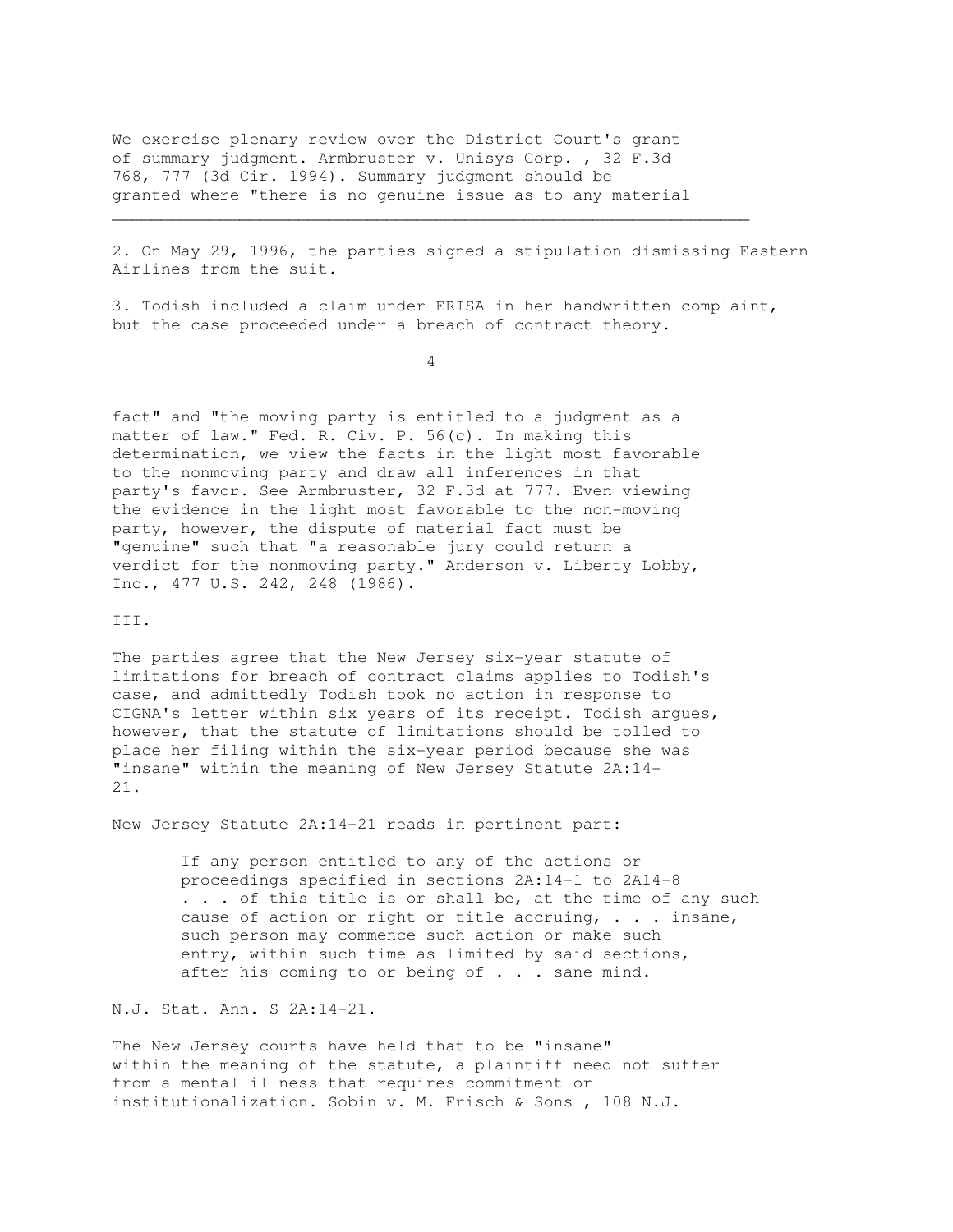Super. 99, 103-04, 260 A.2d 228, 231 (N.J. Super. Ct. App. Div. 1969). Nonetheless, the plaintiff must suffer from "such a condition of mental derangement as actually prevents the sufferer from understanding his legal rights or instituting legal action." Kyle v. Green Acres at Verona, Inc., 44 N.J. 100, 113, 207 A.2d 513, 521 (N.J. Sup. Ct. 1965);

 $\sim$  5  $\sim$  5  $\sim$  5  $\sim$  5  $\sim$  5  $\sim$  5  $\sim$  5  $\sim$  5  $\sim$  5  $\sim$  5  $\sim$  5  $\sim$  5  $\sim$  5  $\sim$  5  $\sim$  5  $\sim$  5  $\sim$  5  $\sim$  5  $\sim$  5  $\sim$  5  $\sim$  5  $\sim$  5  $\sim$  5  $\sim$  5  $\sim$  5  $\sim$  5  $\sim$  5  $\sim$  5  $\sim$  5  $\sim$  5  $\sim$  5  $\sim$ 

see also Sobin, 108 N.J. Super. at 104, 260 A.2d at 231 (stating that the aim of the tolling statute is"to relieve from the strict time restrictions any person who actually lacks the ability and capacity, due to mental affliction, to pursue his lawful rights.").

There is no question that Todish has a history of mental difficulties. According to her testimony in her affidavit, from 1981 to 1985 she was constantly under treatment by psychiatrists. She was hospitalized for mental health reasons in 1980 and 1981, and during the period from 1981 to 1992 she was periodically homeless, occasionally suicidal, and held numerous and various jobs for short intervals.

However, even drawing all inferences in Todish's favor as we are required to do on a motion for summary judgment, we conclude that a fact finder could not reasonably infer from the evidence presented that Todish's mental impairments prevented her from understanding her legal rights or instituting legal action during the six-year statute of limitations period. We base that conclusion on the actions that her own affidavit reveals that she was able to take. For example, in 1986 she attempted to hire legal counsel to represent her at a grievance hearing in connection with her termination at Eastern Airlines. She also tried to obtain a transcript of that hearing on two occasions and requested information from the union representative at the hearing about taking an appeal if the result were unfavorable. She applied for Social Security benefits in 1983, 1985, and again in 1990. When her 1990 claim was denied, she sought reconsideration of the denial and retained counsel on a contingency basis to represent her on appeal. In early 1990 she applied for and was accepted to law school.4 And, beginning in 1990, she also applied for disability pension benefits from Eastern Airlines, persisted in that endeavor and ultimately prevailed. In \_\_\_\_\_\_\_\_\_\_\_\_\_\_\_\_\_\_\_\_\_\_\_\_\_\_\_\_\_\_\_\_\_\_\_\_\_\_\_\_\_\_\_\_\_\_\_\_\_\_\_\_\_\_\_\_\_\_\_\_\_\_\_\_\_

4. Although she subsequently failed out of law school, having passed only one course in the first semester, her ability to go through the application process illustrates a degree of mental awareness that undermines her assertion that her mental difficulties rendered her unable to understand her legal rights or to institute legal action.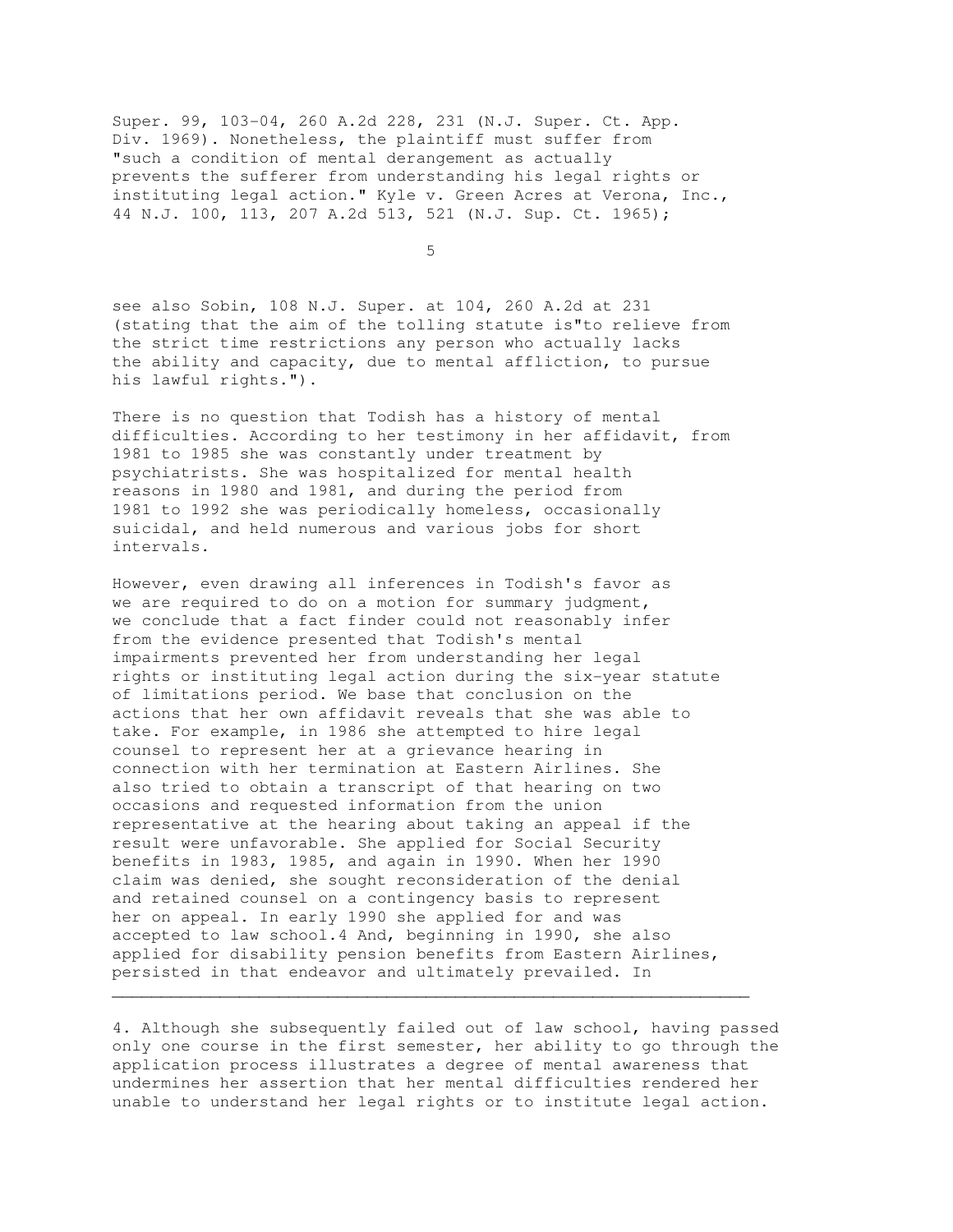addition to Todish's affidavit, evidence submitted by the parties at summary judgment also reveals that between 1987 and 1991, Todish worked as a teacher in three community colleges and that some time after 1987 she completed all of the requirements for a Master's of Arts degree in Liberal Studies, except the thesis. These actions demonstrate that despite Todish's mental impairments, she retained an ability to understand her legal rights and to institute legal action within the six-year statutory period.

Todish asserts that the District Court erred in granting summary judgment because her "lengthy (handwritten) affidavit supporting her complaint shows she understood little about the legal points of her case." Appellant's brief at 14. This assertion reflects a misunderstanding of the applicable test for insanity under the tolling statute. Whether Todish understood the legal points of her case, or even knew how or when to file a civil claim against CIGNA, does not determine whether she was insane for tolling purposes. See Kyle, 44 N.J. at 113, 207 A.2d at 521 (articulating test for insanity as "such a condition of mental derangement as actually prevents the sufferer from understanding his legal rights or instituting legal action"). Rather, the lack of understanding that would render her "insane" must have derived from her mental illness and placed her at a level of understanding below that of the usual plaintiff, of whom we require diligence in discovering the legal wrong. See Tevis v. Tevis, 79 N.J. 422, 433, 400 A.2d 1189, 1195 (N.J. Sup. Ct. 1979) (holding that statute of limitations was not tolled under the insanity provision where plaintiff had "apparently suffered substantial injuries but she was not incapacitated or prevented by her physical or mental trauma from pursuing her legal rights"); cf. New Castle County v. Halliburton Nus Corp., 111 F.3d 1116, 1124 (3d Cir. 1997) ("[A] claim accrues upon awareness of actual injury, not upon awareness that the injury constitutes a legal wrong.").

As we explained above, Todish's actions, including her attempt to find legal counsel for her grievance hearing with Eastern Airlines, her attempts to obtain a transcript of that hearing, her filing multiple times for Social Security benefits, her request for reconsideration of the Social

7

Security denial, and her hiring of an attorney on a contingency fee basis to represent her on appeal of the Social Security denial, demonstrate that her mental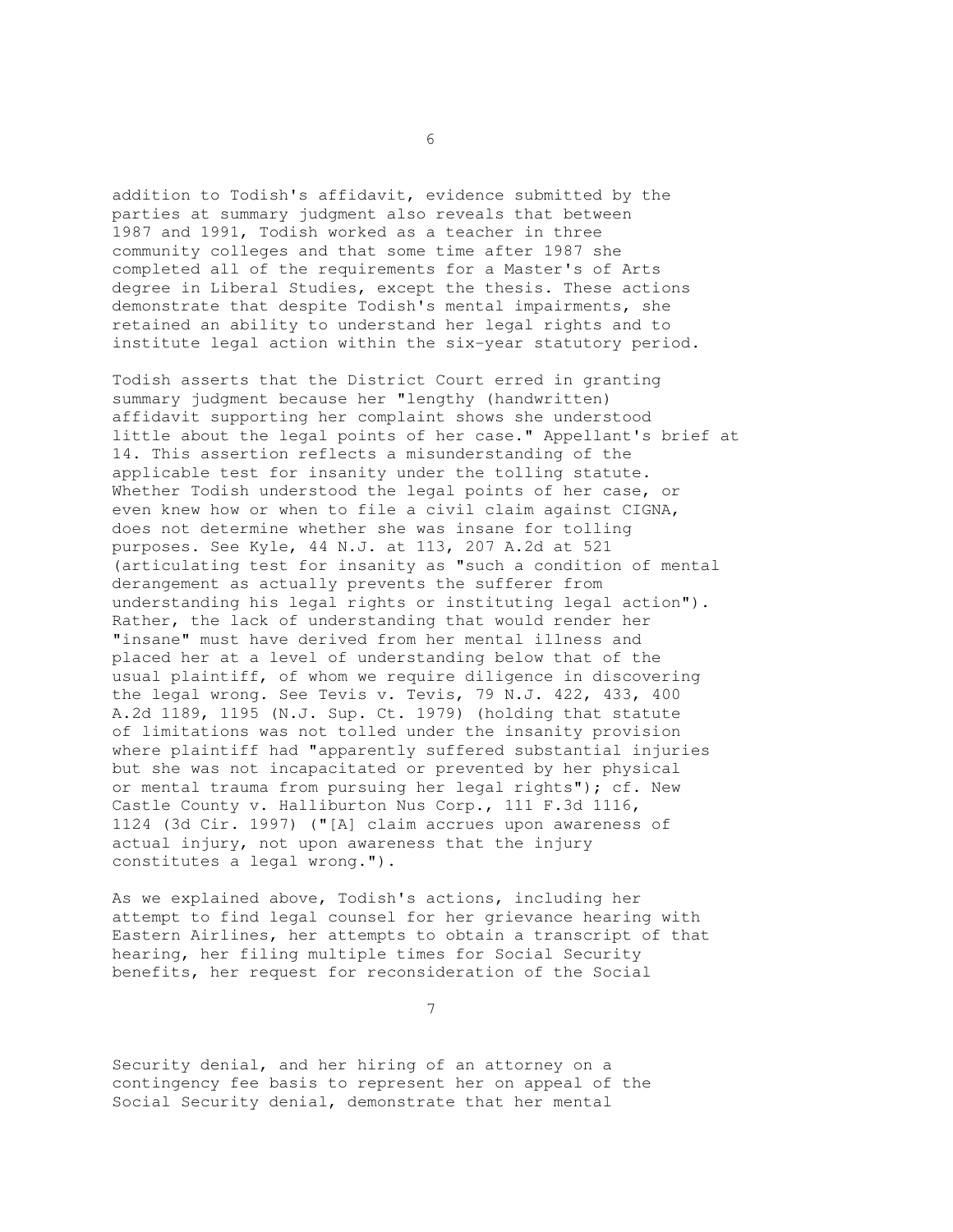impairments did not prevent her from understanding her legal rights or from instituting legal action, and Todish accordingly does not meet the test for insanity under the tolling provision.

Todish also argues that because she was found mentally disabled by the Social Security Administration for purposes of Social Security benefits, she was necessarily"insane" within the meaning of the New Jersey statue. See Appellant's brief at 17. Again, this simply is not so. Under the Social Security Act, an individual is considered disabled if she is unable "to engage in any substantial gainful activity by reason of any medically determinable physical or mental impairment . . . which has lasted or can be expected to last for a continuous period of not less than 12 months." 42 U.S.C. S 423(d)(1)(A). There is no doubt that Todish had difficulty holding a steady job due to her mental impairments, but the mere fact that she was unable to engage in substantial gainful activity does not create a genuine issue of material fact concerning her ability to understand and pursue her legal rights.

In the alternative, Todish argues that under Bowler v. Fidelity & Casualty Co. of New York, 53 N.J. 313, 250 A.2d 580 (N.J. Sup. Ct. 1969), she should be permitted to pursue her case despite the running of the statute of limitations. In Bowler, the New Jersey Supreme Court held that a defendant insurance company was equitably estopped from relying on the statute of limitations where the insurance company had ceased payment of benefits, which it knew to be covered by the insured's policy, without notifying the insured or requesting additional medical proof for further coverage. See Bowler, 53 N.J. at 329-30, 250 A.2d at 589. The plaintiff in Bowler was the holder of an accident insurance policy. His policy provided for 200 consecutive weeks of payment in the event of total disability. If, after the 200 weeks, he was permanently and totally disabled, the insurance company was obligated to make 600 additional weeks of payments. Bowler suffered a severe leg bone fracture in an accidental fall. The fracture

8

resulted in a bone infection that rotted away part of his bone, creating pus that drained from an ulcer in the outer surface of his leg.

The defendant insurance company paid Bowler his weekly disability benefits, with periodic confirmation by Bowler's physician, for 199 of the initial 200 weeks. After the 199th payment, however, despite "a clear case of duty to pay the 200th-week benefit" and without any explanation or request for further evidence of disability from Bowler, the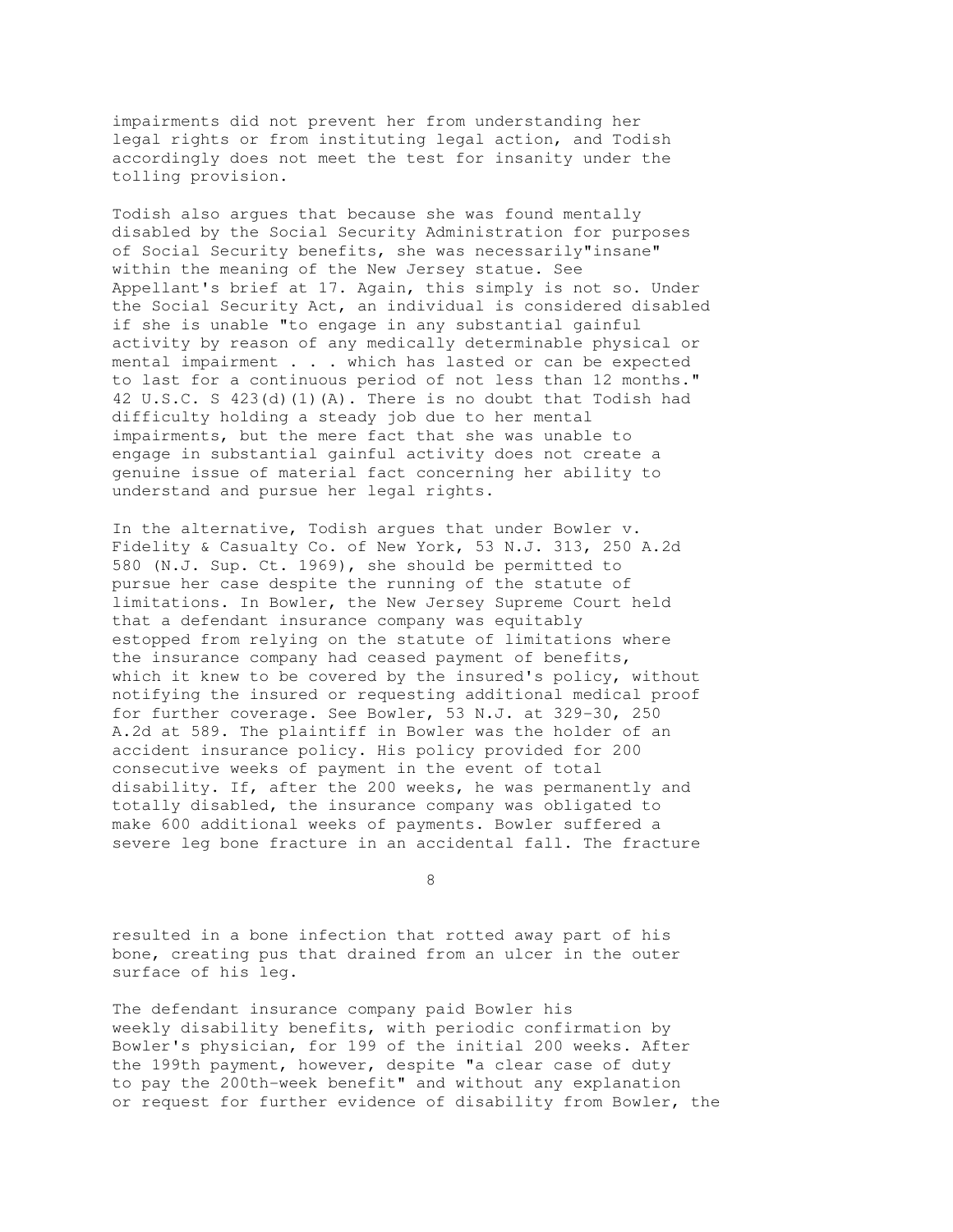insurance company abruptly ceased payment. Bowler, 53 N.J. at 329, 250 A.2d at 589. The New Jersey Supreme Court held that the insurance company's conduct, apparently stemming from a fear that it would be obligated to pay the additional 600 weeks if it were to pay the 200th week, was "so inequitable and unconscionable as to bar reliance upon the statutory limitation on the institute of suit on the policy." Bowler, 53 N.J. at 330, 250 A.2d at 589.

In contrast to Bowler, Todish does not allege, nor do we find any evidence of, unconscionable conduct on the part of CIGNA in this case. Todish does not claim that CIGNA defrauded her or that she relied on any misleading or deceitful misrepresentation made by CIGNA. Instead, the undisputed facts evince that CIGNA advised Todish in writing that if she wished to claim benefits beyond September 1984, she was required to furnish medical proof of her continued total disability. Further, CIGNA provided Todish with a form that explained her right to request a review of the denial under ERISA. Therefore, even if, as Todish asserts, she would have been entitled to payment had she furnished the required medical proof, CIGNA is not equitably estopped from relying on the statute of limitations in this case. See Tevis, 79 N.J. at 433, 40 A.2d at 1196 (holding that even though a husband's conduct in battering his wife was "grotesque and inexcusable," the husband was not equitably estopped from relying on the statute of limitations in defense of his wife's civil claim, absent evidence that he deceived or defrauded his wife into forestalling the filing of her suit).

As articulated by the New Jersey courts, the statute of limitations serves several goals, including "the security and

9

stability of human affairs created by eventual repose . . . [and] the prospective defendants' ability to respond to allegations made against them." Jones v. Jones, 242 N.J. Super. 195, 203, 576 A.2d 316, 320 (N.J. Super. Ct. App. Div. 1990) (citations omitted); see Galligan v. Westfield Centre Serv., Inc., 82 N.J. 188, 191-92, 412 A.2d 122, 124 (N.J. Sup. Ct. 1980). These goals are best served in this instance by adherence to the six-year limitations period.

IV.

For the reasons stated, we agree with the District Court that the evidence presented at summary judgment demonstrates that "Todish was not so immobilized by her mental illness that a tolling of the statute of limitations should occur." Todish v. CIGNA Corp., No. 96-373, slip op.